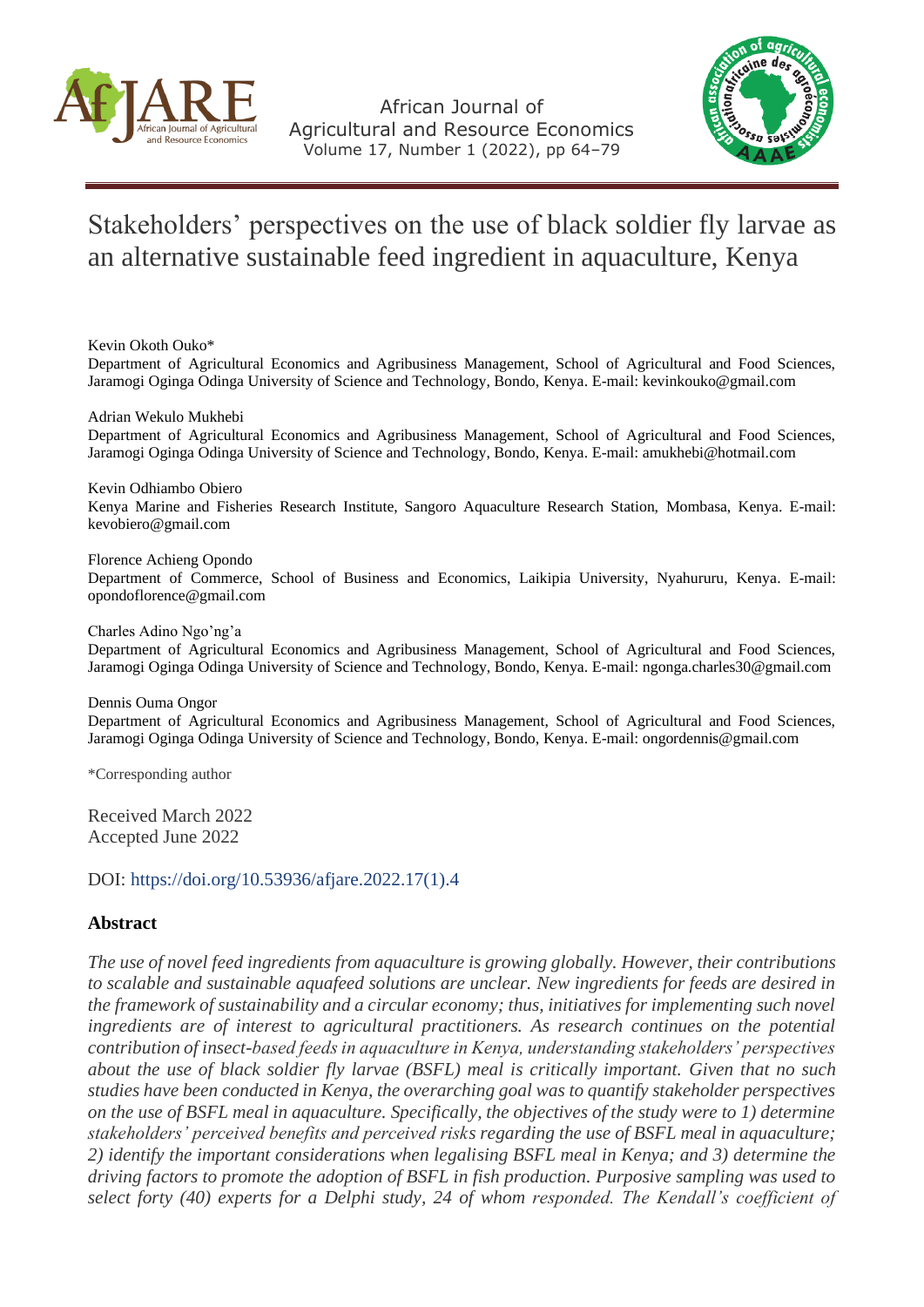*concordance was used to assess the experts' consensus. The results study results suggest that there is agreement among stakeholders regarding the need to use BSFL as alternative protein ingredient in aquaculture. There was a significantly higher perception of benefits of BSFL in aquafeed than of risks, signifying a high degree of acceptance. Sanitary policy and inspection, feed safety, environmental influences and fish quality were given as the top-ranked important considerations when legalising BSFL in aquaculture. Creating and enhancing fish farmers' awareness of the benefits of BSFL in fish production (100%) was ranked as the most important driving factor, followed by identifying pioneer farmers of safe BSFL production and their introduction as the leading farmers. Consequently, the study recommends the need for academia, government and industries to collaborate closely to develop technology on the use of BSFL in aquaculture. If further recommends that the fish farmers and insect farmers should be engaged in the process, as this might increase the acceptance of BSFL in aquaculture upon its legalisation.*

**Key words**: stakeholders; experts; Delphi technique; black soldier fly larvae; aquaculture, Kenya

# **1. Introduction**

Aquaculture is the fastest growing food production sector globally and is expected to play a key role in delivering future food security. The global prominence of and rapid growth in the size and total annual production of the aquaculture industry have resulted in the need to seek for alternative and pragmatic measures to reduce the cost of feed production and feeding captive fish species, which covers approximately 60% of total annual production (Apraku *et al*. 2017). Aquaculture currently accounts for approximately 50% of fish consumed by humans (Gasco *et al*. 2018). Fed-species aquaculture production is expected to grow to 58.96 million tonnes by 2025 (Tacon 2020). To achieve this growth, the aquafeed industry needs to grow at an average rate of 7.7% per year, as does the supply of feed ingredient inputs (Tacon *et al*. 2020). Aquaculture in Kenya has grown faster than any other food production sector, at an annual rate of 5.8% (Oliveira & Vasconcelos 2020), and this trend is expected to continue.

The protein shortage is a global concern and extensive research to find new sustainable protein sources is ongoing (Gasco *et al*. 2020). Research to find new ingredients to replace fish meal has gained momentum and grown in importance, specifically in the aquaculture field. Because fish need a high protein content in their feed, fish meal made of wild fish has been the main component of farmed fish food (Nogales-Mérida *et al*. 2018). Reliance on a fish meal-based diet affects aquaculture profitability (Olsen & Hassan 2012) and environmental sustainability. Part of the stock harvested is used as fish meal, some of which ends up being used as feed in aquaculture (Arru *et al*. 2019). According to Lang *et al*. (2009), 1 kg of farmed fish is produced from 2 kg to 5 kg of wild-caught fish. More than 90% of the caught fish meal is used to process into fish feed to feed farmed fish, and this leads to negative effects on the natural fish population in oceans, thereby leading to the limited availability of fish meal to feed farmed fish (Stamer 2015). This has led to the overexploitation and consequently the depletion of marine resources. Alternative protein sources of comparable value are therefore indispensable. The potential of insect-based protein in animal feed diets therefore has attracted much attention and the perspectives of stakeholders cannot be overlooked.

Stakeholder engagement is a central tenet of the development of any new product or service to gain understanding, views and perspectives. Stakeholder input is a critical component of setting future directions and goals for research, policy and product innovation that will support the development of insect-based protein as sustainable aquafeed. Stakeholder engagement is thus essential for reaching consensus for effective policy development and implementation, and the process requires sharing and understanding contrasting stakeholders' perspectives to minimise conflicts and to ensure equitable and sustainable outcomes (Brown *et al*. 2020). Recently, the interest of researchers has increased in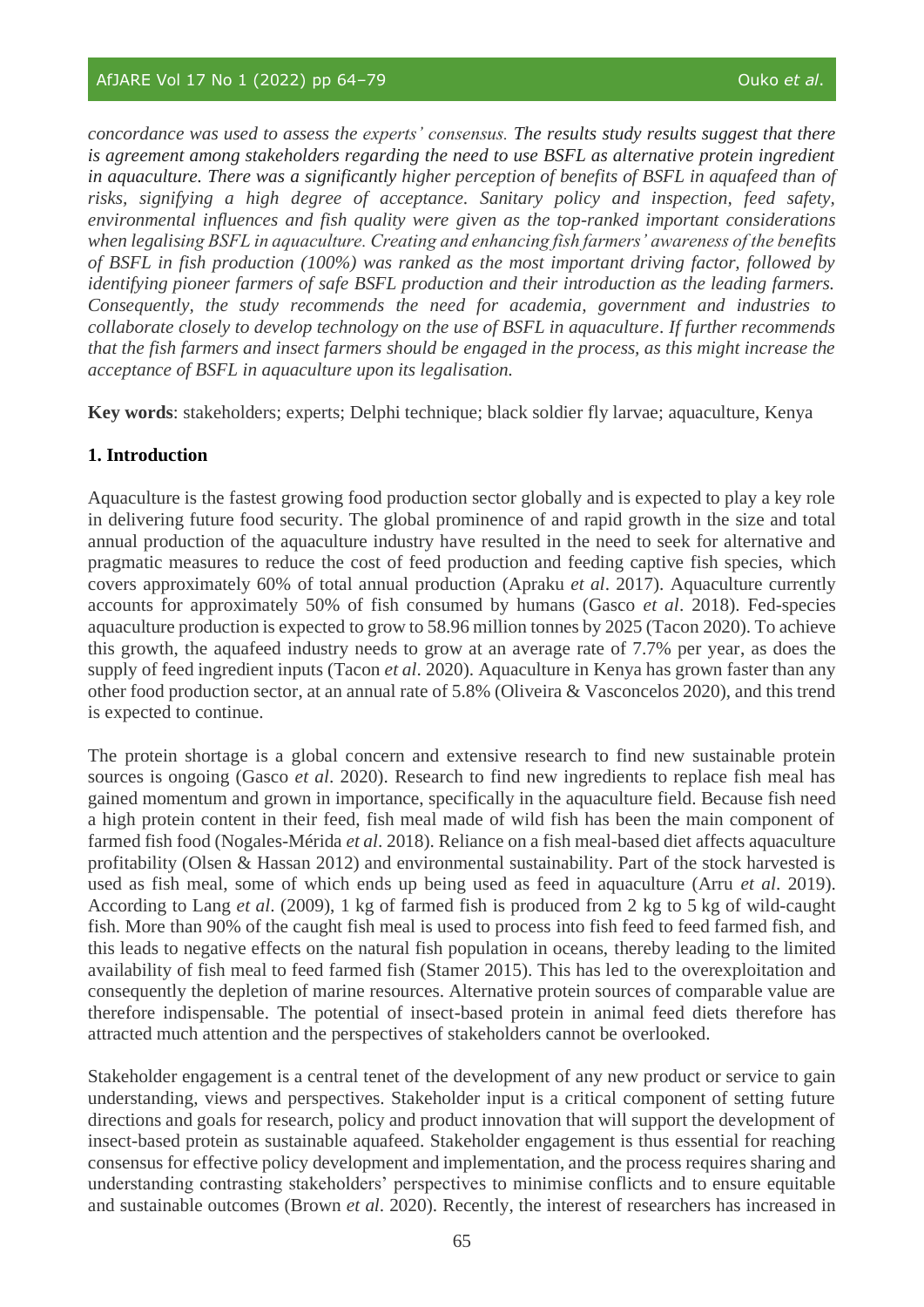insect meals such as black soldier fly larvae, and studies have highlighted that they can be used successfully in fish diets (Barroso *et al*. 2014; Henry *et al*. 2015). As such, experts consensus on the use and sustainability of such emerging novel feeds is necessary. Experts consensus studies have been conducted in other fields. Among these are farm animal welfare (Rioja-Lang *et al*. 2020), the practicality and effectiveness of biosecurity measures on dairy farms (Shortall *et al*. 2017), and the benefits of gene-edited crops (Lassoued *et al*. 2019), yet to date there is very little literature on insectbased feed in the aquaculture industry from a wide stakeholder perspective.

In the European context, Mulazzani *et al*. (2021) investigated the acceptance of insect meal as a feed component among Italian farmers of trout and seabass. The stakeholders interviewed included farmers, feed producers, and insect meal producers. The findings revealed that feed price and feed conversion ratio (FCR) were the most important drivers of the adoption of new feeds. In a study conducted by Popoff *et al*. (2017), several industry stakeholders of the Scottish insect-feedaquaculture value chain were interviewed to analyse their awareness, knowledge and attitudes to new feeding possibilities for farmed fish. The study concluded that a consistent quality of feed at a competitive price was required in the supply chain to effectively replace the current protein sources in feed. Only a few studies have investigated stakeholders' perspectives of the emerging topic of using insects as feeds in African countries, namely those by Ssepuuya *et al*. (2019) in Uganda and Pomalégni *et al*. (2017) in Benin.

This study used an expert consensus to identify perceptions and drivers of black soldier fly larvae (BSFL) sustainability in aquaculture in Kenya. According to the authors' knowledge, this is the first stakeholder analysis study with this objective in Kenya. The study defines consensus as a high degree of agreement among stakeholders regarding specific outcomes of BSFL meal, and focuses on consensus because it is an important precursor of collective and equitable guidance within social, economic, policy and cultural systems (Larsen *et al*. 2019). The paper forms part of a larger body of works that identify the perspectives of a range of stakeholders concerning the use of insect-based meals in aquaculture. It is against this backdrop that the present study aims to determine stakeholders' perspectives of the use of BSFL in aquaculture. Kendall's coefficient of concordance was used to assess the level of consensus among the experts.

# **2. Materials and methods**

# **2.1 Study design and sampling**

An online cross-sectional study was set up to assess the opinions of stakeholders on the use of BSFL in aquaculture in Kenya. In a first step, potential participants were selected after a comprehensive review of academic publications and participation in scientific conferences, using broad keywords in an online search engine and through professional networks. The sampling procedure identified experts working or conducting research on issues related to the black soldier fly (BSF) as feed. The group included experts from a multiplicity of disciplines to guarantee a heterogeneous array of opinions. Furthermore, the snowballing method was used for data collection. The researcher first identified some experts and, after receiving the information, further experts were identified, as proposed by Habibi *et al*. (2014). The participants were drawn from government institutes, academia and industry.

# **2.2 Data collection**

The survey instrument was created after taking into account the relevant published and grey literature, informal discussions with experts, and the present status of using insects as feed in aquaculture. The responses of the stakeholders were collected using an online anonymous questionnaire, created,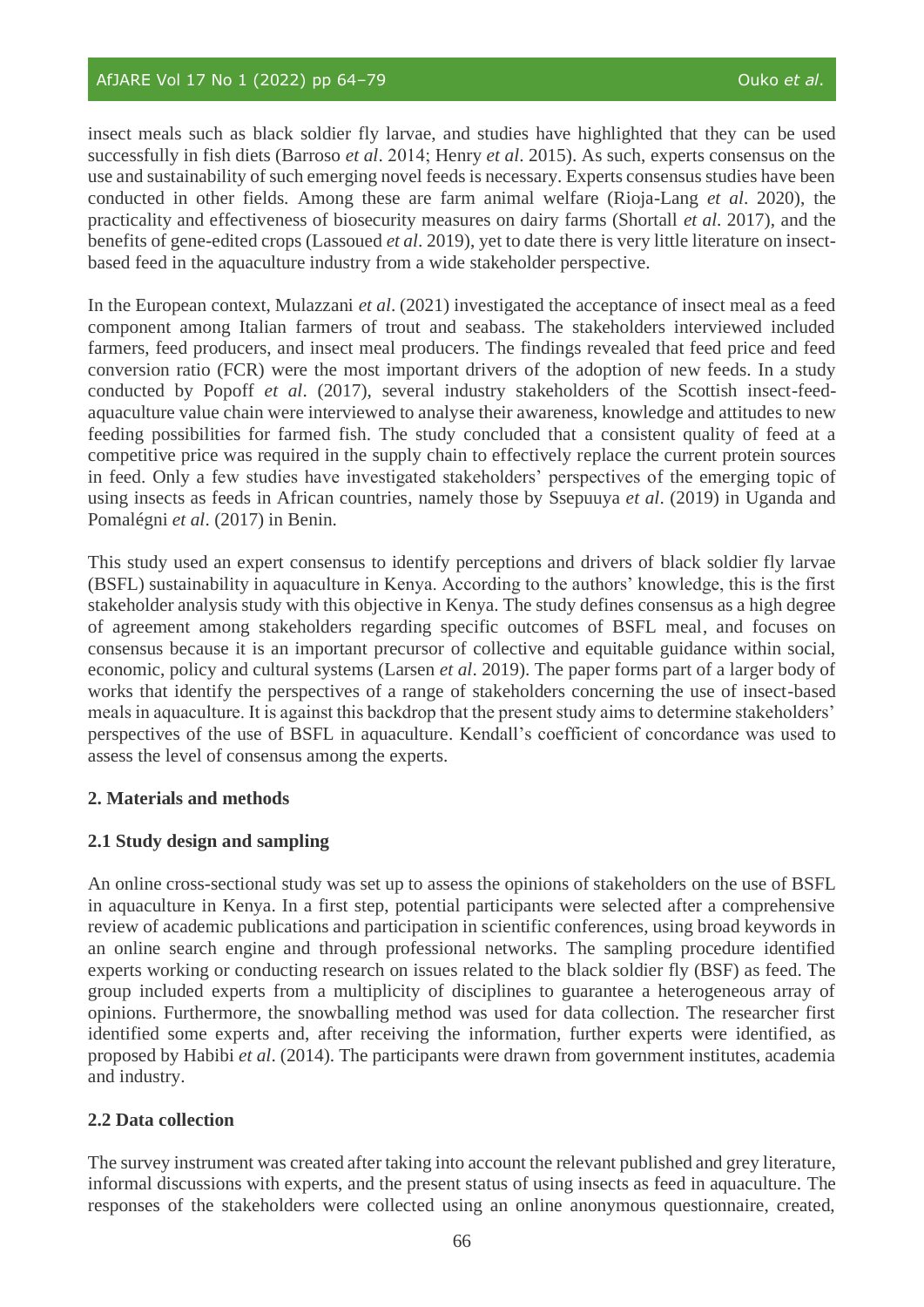hosted and shared between October 2021 and December 2021 using Google Drive. Since the stakeholders were from different professions and geographic locations, and due to the outbreak of Covid-19, it was challenging to gather all contributors in one place at the same time to discuss and achieve a consensus on the factor of BSFL sustainability in aquaculture. Thus, considering geographical, financial and temporal obstacles, this study employed an online Delphi survey to explore the study objectives. The Delphi method was generated in the 1950s and is now widely used to gain information from professional experts (Rowe & Wright 2011). Previous studies have stated that the Delphi method is a good research method for (i) deriving consensus among experts from wider geographical areas on a particular topic (Imang & Ngah 2012) and (ii) achieving an overall consensus among experts on a complex problem on which knowledge is limited (Hauck *et al*. 2007). The Delphi technique has also been used by several researchers in aquaculture fields to generate consensus (Soon & Baines 2012; Valderrama *et al*. 2014; Marvin *et al*. 2020; Weitzman *et al*. 2021). Experience from other Delphi studies shows that this method is useful for expert judgements by expert respondents, even when obtaining only small sample sizes. Thus, out of the 40 experts invited to take part in the survey, the 24 experts who responded were an adequate representative sample (Mukherjee *et al*. 2018).

An online survey was adopted to improve the efficiency of the questionnaire by facilitating the process and saving time for the participants. The combination of the web-based survey platform and the questionnaire simplified the statistical analysis, avoiding the demands of paper-based surveys and limiting data entry and computing errors. The time required to respond to the questionnaire was approximately 20 to 30 minutes. The questionnaires comprised a combination of open- and closedended questions. A draft of the questionnaire was pretested to evaluate the interpretation of the questions, the length of the questionnaire, and the easiness of the online system. The questionnaire was revised following the pilot in terms of a number of questions, wording and emphasis. In the consent section of the invitation to participate in the study, potential participants were informed of the purpose of the study, what it would involve and that they would not be identified by name in any subsequent publications.

#### **2.3 Data analysis**

A five-point Likert scale was used to solicit responses from the experts, with a scale ranging from (1) strongly disagree, (2) disagree, (3) neutral, (4) agree and (5) strongly agree on the perceived benefits and risks of using BSFL in aquaculture. Experts were also asked to rank 11 indicator variables on a Likert scale of 1 to 5, with 1 being the least important and 5 being extremely important. The Kendall coefficient of concordance was used to evaluate the level of agreement in the scores of the indicator variables ranked by the experts (Legendre 2010). Kendall's coefficient of concordance is a measure of the extent of agreement or disagreement among the rankings. The value of W is positive and ranges from a value of zero (which means there is maximum disagreement) to a value of one (which means there is perfect agreement).

$$
W = \frac{12[\sum T^2 - (\sum T)^2/n]}{nm^2(n^2 - 1)},
$$
\n(1)

where *T* denotes the sum of ranks for each item, *m* denotes the number of experts sampled, and *n*  denotes the number of items being ranked. In addition, Cronbach's alpha was employed to assess the consistency and reliability of the results based on the Likert scale estimation. Data from each of the experts was stored in a database on a web server. After completing the study, the data was exported to Excel, where initial data processing and quality checking were undertaken.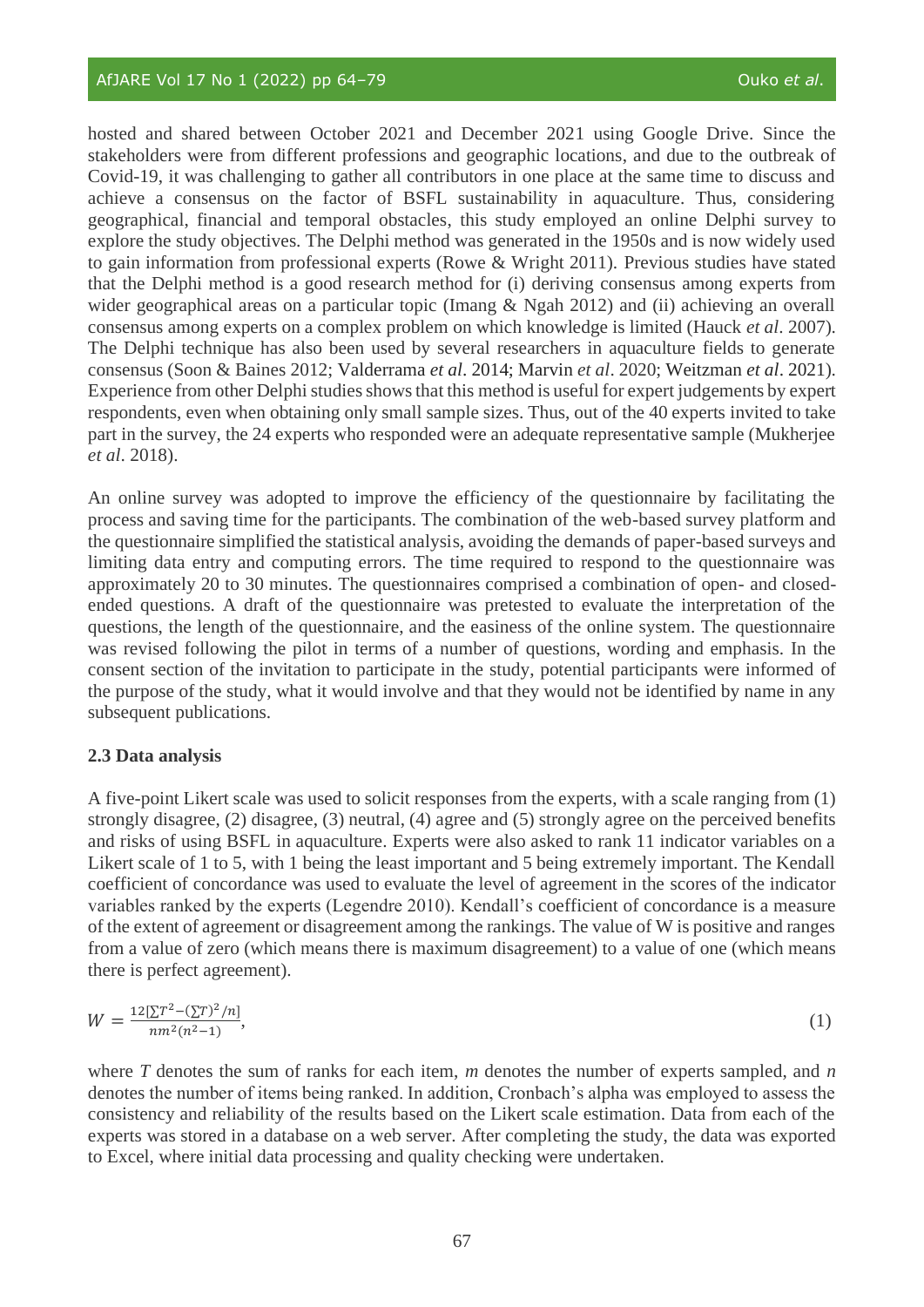# **3. Results and discussion**

# **3.1 Sample characteristics and participation**

In this study, 24 experts took part in the survey, representing a response rate of 60% of those from 15 organisations who received the invitation, as in Table 1. The participants were from professional backgrounds, including research officers/scientists ( $n = 41.7\%$ ), fish farmers/fish cage managers  $(n = 29.2\%)$ , academia/lecturers  $(n = 12.5\%)$ , fisheries officers  $(n = 24.2\%)$  and other professions  $(n = 12.5\%)$ , as illustrated in Figure 1. The majority of the experts were males (62.5%, n = 15), while females constituted 37.5% ( $n = 9$ ). There were more male participants than females (possibly reflecting a bias in the expert population). The average years of professional experience were 10.58 years (range = 3 to 38), with little variation in years of experience between the fields of competence.



**Figure 1: Professional background of the selected experts**

# **3.2 Experts' opinions on fish feed challenges and their severity**

The experts ranked the high cost of feed (87.5%) to be the most serious fish feed challenge, followed by lack of access to feed (50%) (see Table 2). A shortage of ingredients, a lack of knowledge about feed formulation and poor feed-processing technologies were ranked third (33.3%) in terms of severity. Poor feed quality and high transport, storage and handling costs were ranked the lowest among the very serious challenges, at 29.2% and 16.7% respectively. The challenges of high costs and lack of access to feed have been reported in previous studies done in Kenya as main challenges facing the fish and aquaculture industry (Munguti *et al*. 2014). Shitote *et al*. (2013) concur that the lack and cost of commercially produced feeds and use of low pond-management practices has resulted in the stagnation of fish farming, leading to household food insecurity and a small contribution to livelihoods in Kenya. Munguti *et al*. (2021a) state that the utilisation of inappropriate formulations is a common problem in Kenya. Their findings note that, in some cases, the fish farmers use commercial grow-out formulations that contain a more elevated level of dietary protein than is required, while others provide grow-outs feeds that are designed for other species. Other findings by Munguti *et al*.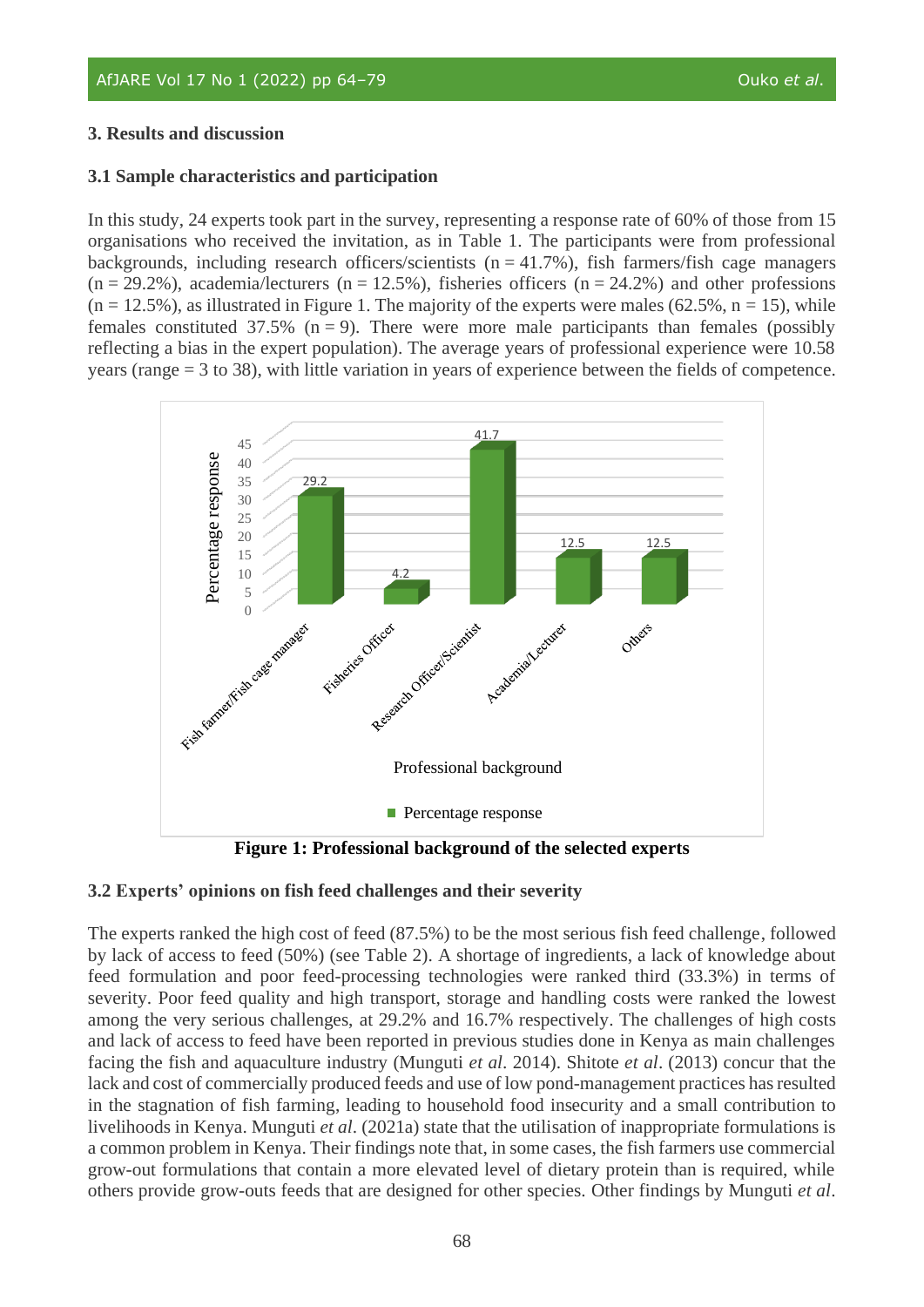(2021b) assert that many of the feed ingredients that are used in farm-made tilapia feeds are poorly milled and fail to conform to the recommended standards. The ingredients therefore have poor binding properties, which lead to low ingestion rates and high economic feed conversion ratios. Moreover, Beveridge *et al*. (2010) have noted that the success of small and medium-enterprise fish farming is due to strong markets, access to feed, credit and transport, and a focus on profits.

#### **Table 1: List of the respondents' organisations/institutions**

| Name of organisation/institution                                     | No. of experts<br>interviewed | Percentage |
|----------------------------------------------------------------------|-------------------------------|------------|
| Kenya Marine and Fisheries Research Institute (KMFRI)                |                               | 29%        |
| Jaramogi Oginga Odinga University of Science and Technology (JOOUST) | 3                             | 13%        |
| Masinde Muliro University of Science and Technology (MMUST)          |                               | 4%         |
| Jomo Kenyatta University of Agriculture and Technology (JKUAT)       |                               | 4%         |
| African Institute for Development Policy (AFIDEP)                    |                               | 4%         |
| Bundesinstitut für Risikobewertung (BfR)                             |                               | 4%         |
| Kings Beta Fish Farm                                                 |                               | 4%         |
| Lebed Cash Marine Enterprise Ltd                                     |                               | 4%         |
| Micro Enterprises Support Programme Trust (MESPT)                    |                               | 4%         |
| World Bank                                                           |                               | 4%         |
| University of the Highlands and Islands (UHI)                        |                               | 4%         |
| Muga Fish Farm                                                       |                               | 4%         |
| Rio Fish Ltd                                                         |                               | 4%         |
| Lake View Fisheries Ltd                                              |                               | 4%         |
| Aquaculture private sector                                           |                               | 4%         |
| Agunja Hatchery                                                      |                               | 4%         |
| <b>Total</b>                                                         | 24                            | 100%       |

|  | Table 2: Experts' opinions on fish feed challenges and their severity |  |  |
|--|-----------------------------------------------------------------------|--|--|
|  |                                                                       |  |  |

|                                                      |    | <b>Severity</b> |                 |                 |                 |  |
|------------------------------------------------------|----|-----------------|-----------------|-----------------|-----------------|--|
| <b>Fish feed challenges</b>                          | N  | Not a problem   | <b>Minor</b>    | <b>Big</b>      | Very big        |  |
|                                                      |    | $\frac{6}{6}$   | problem $(\% )$ | Problem $(\% )$ | problem $(\% )$ |  |
| High cost of feeds                                   | 24 | $\theta$        | 4.2             | 8.3             | 87.5            |  |
| Lack of access to fish feeds                         | 24 | 16.7            | 12.5            | 20.8            | 50.0            |  |
| Shortage of ingredients                              | 24 | 8.3             | 4.2             | 54.2            | 33.3            |  |
| knowledge<br>Lack of<br>about<br>feed<br>formulation | 24 | 8.4             | 33.3            | 25.0            | 33.3            |  |
| Poor feed-processing technologies                    | 24 | 8.3             | 20.8            | 37.5            | 33.3            |  |
| Poor feed quality                                    | 24 | 8.3             | 8.3             | 54.2            | 29.2            |  |
| High<br>transport, storage and handling<br>costs     | 24 | 8.3             | 50.0            | 25              | 16.7            |  |

Experts were asked for their opinion on what fish farmers consider as key when purchasing fish feed, giving a choice between ingredient, cost and quality. The results are as displayed in Figure 2. Of the 24 experts. 79.17% were of the opinion that farmers chose cost as the key deciding factor when buying feeds, 12.50% were of the opinion that quality was the key determinant, while only 8.33% mentioned ingredients. This may be because most of the fish farmers do not know the ingredients of existing fish feeds. The statistical tests showed that the experts were in agreement on the key factor that fish farmers consider when purchasing fish feeds ( $\chi^2$  = 8.515; P = 0.744).

# **3.3 Familiarity with insect-based feeds**

The respondents were asked about their familiarity with insect-based feeds in Kenya. The results show that the majority (95.8%) had heard of the use of insect-based feeds in aquaculture in the country. The results were consistent among the respondents across the different professional backgrounds ( $\chi^2$  = 2.534, P = 0.639). Further tests showed that there was no significant difference in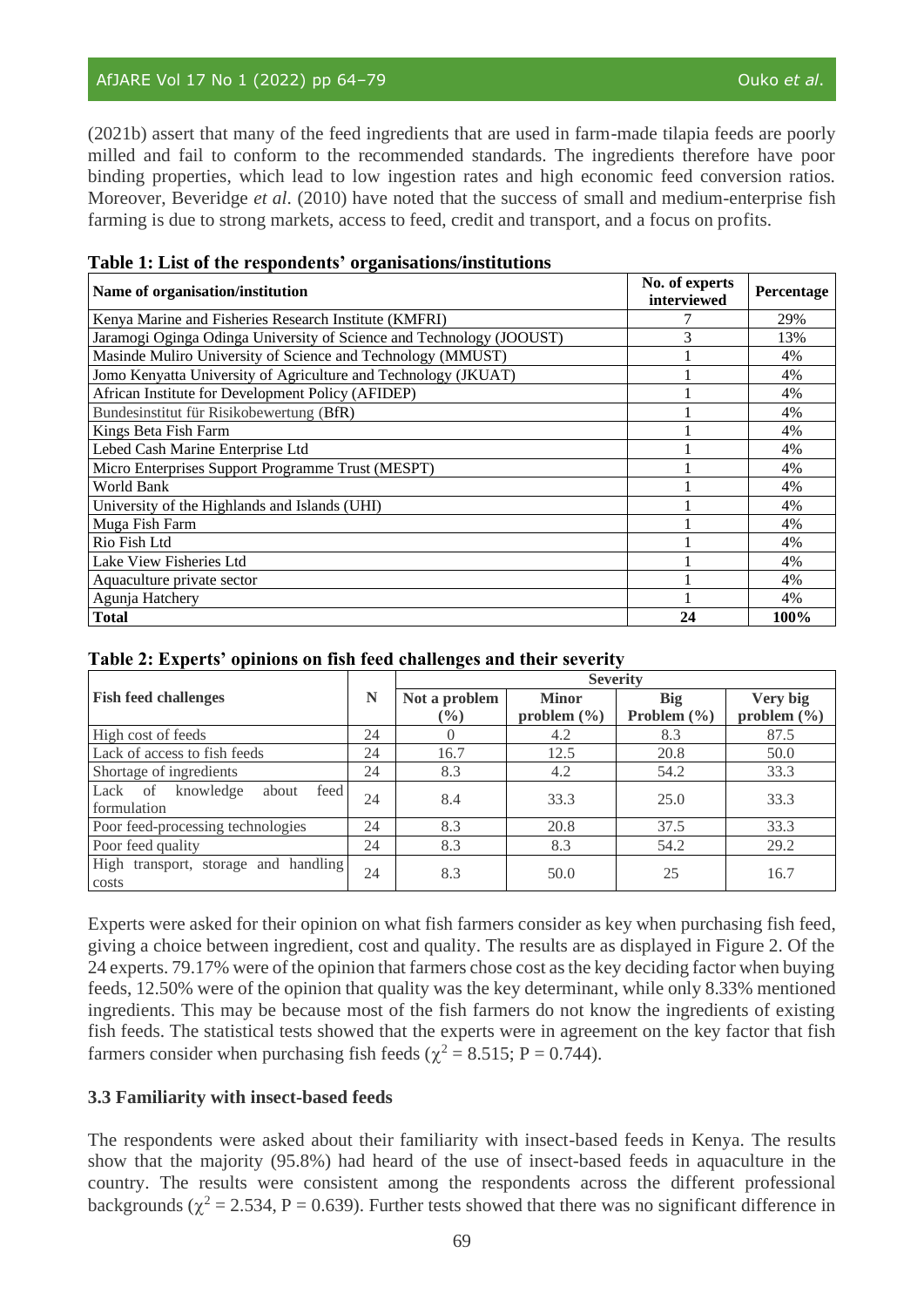awareness of insect-based feeds in Kenya based on the experts' years of professional experience  $(\chi^2 = 11.478, P = 0.404)$ . The participants in this research were thus very aware of the concept of BSFL meal in aquaculture, indicating high levels of knowledge on the topic being examined. Ssepuuya *et al*. (2019) found that familiarity with the use of insects and knowledge or awareness of their use significantly contributed to fish farmers' and traders' positive perceptions about their use in aquaculture. More than 50% of the experts agreed that feeding fish with insects is a traditional farming practice, while over 10% felt that using insect-based feeds is an unnatural feeding practice in fish farming. Similarly, previous studies indicate that insects are a natural food source for marine and freshwater fish species, including Nile tilapia (Njiru *et al*. 2004; Howe *et al*. 2014; Whitley & Bollens 2014) (see Figure 3).



**Figure 2: Key factors that fish farmers consider when purchasing fish feeds**



**Figure 3: Experts' opinions on feeding insect-based feeds to fish**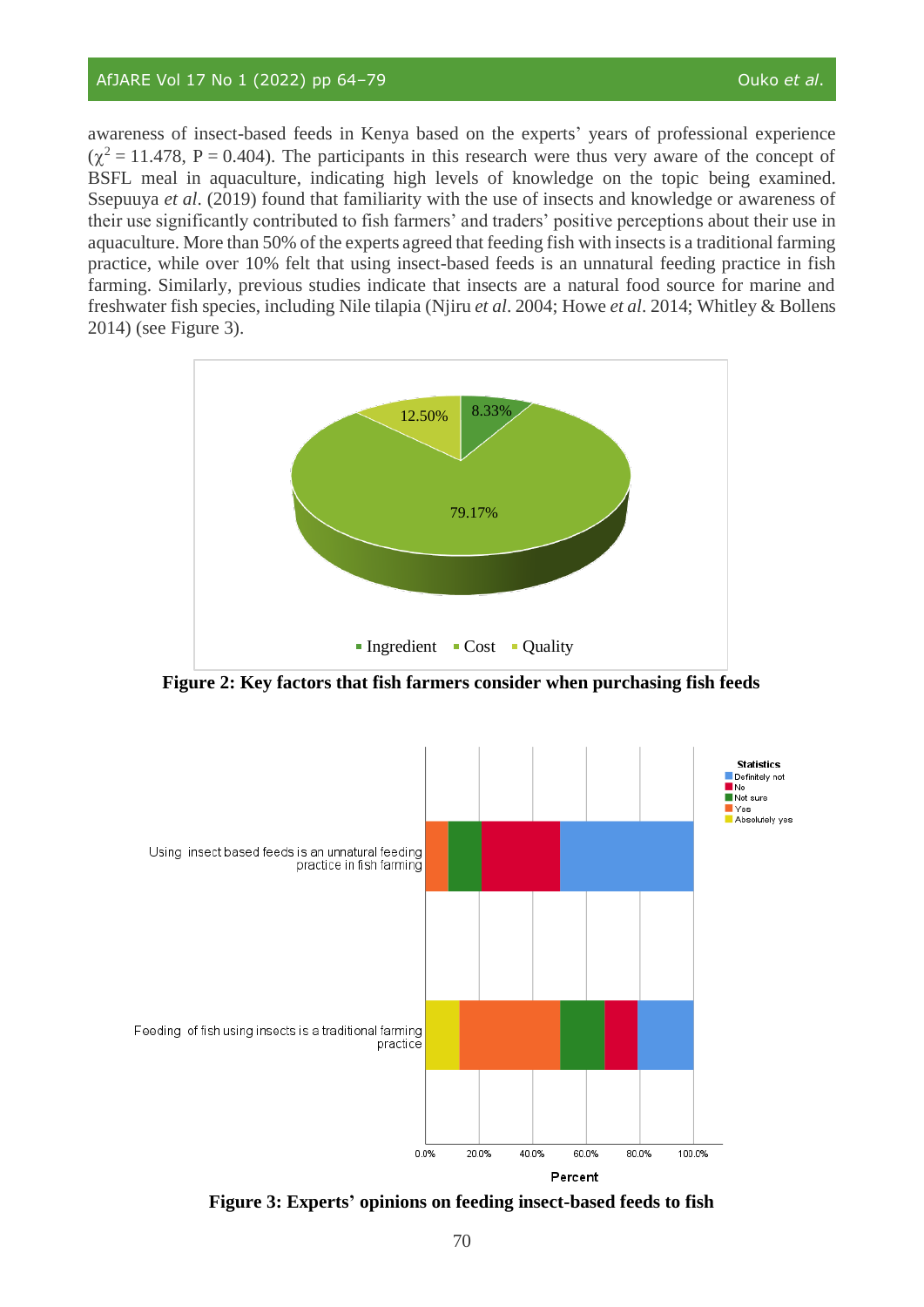# **3.4 Perceived benefits and perceived risks of the use of black soldier fly meal in aquaculture**

Table 3 provides a summary of the results of the means of various statements showing perceived benefits and risks relating to the use of BSFL in fish feed. A Likert scale was used to solicit responses from the experts, with a scale comprising (1) strongly disagree, (2) disagree, (3) neutral, (4) agree, and (5) strongly agree.

| <b>Perception statements</b>                                                 | <b>Mean</b> | <b>Std</b><br>deviation | Cronbach's<br>alpha |
|------------------------------------------------------------------------------|-------------|-------------------------|---------------------|
| <b>Perceived benefits</b>                                                    |             |                         |                     |
| Could allow organic waste to be better valorised                             | 4.17        | .917                    |                     |
| Could allow sustainability to be improved                                    | 4.29        | .908                    |                     |
| Could allow the production of enough fish for the world population           | 3.92        | 1.060                   |                     |
| May reduce the price of feed and fish production                             | 4.42        | .929                    | 0.911               |
| Can improve society's acceptance of fish production                          | 3.50        | 1.103                   |                     |
| Reduction in reliance on fishmeal                                            | 4.33        | 1.007                   |                     |
| Better nutritional value of fish                                             | 4.04        | 1.083                   |                     |
| <b>Perceived risks</b>                                                       |             |                         |                     |
| May cause allergic reactions in humans                                       | 2.29        | .859                    |                     |
| May cause allergic reactions in fish                                         | 2.00        | .780                    |                     |
| Can affect biodiversity if the BSFL are released accidentally                | 2.71        | 1.268                   | 0.748               |
| May introduce microbiological contamination in fish feed supply chain        | 2.46        | 1.141                   |                     |
| BSFL farming can increase competitiveness with other agricultural activities | 3.04        | 1.268                   |                     |

| Table 3: Perceived benefits and risks regarding the use of black soldier fly meal in aquaculture |  |  |  |
|--------------------------------------------------------------------------------------------------|--|--|--|
|                                                                                                  |  |  |  |

Source: Survey data

The Cronbach's alpha for the benefit statements was 0.911, showing that the scores for the various benefit statements can be summed up in an overall score. The overall mean benefit score computed was 4.104, which was significantly higher than the average point of the scale (t = 25.045;  $P < 0.000$ ). The strongest perceived benefits were that the use of insects in fish feed may reduce the price of feed and fish production (mean = 4.42), could reduce overreliance on fishmeal (mean = 4.33), could cause sustainability to be improved (mean  $= 4.29$ ), could allow organic waste to be valorised better (mean  $= 4.17$ ) and could improve the nutritional value of fish (mean  $= 4.04$ ). The study participants were least convinced that BSFL would allow the production of enough fish for the world population (mean  $= 3.92$ ) and could improve society's acceptance of fish production (mean  $= 3.50$ ); however, these were still positive agreements.

The Cronbach's alpha for risk statements was 0.748, showing that the scores for the various risk statements can be summed up in an overall score. The overall mean risk score computed was 2.500 and was significant ( $t = 16.022$ ;  $P < 0.000$ ). The strongest perceived risks were that BSFL farming could increase competitiveness with other agricultural activities (mean  $= 3.04$ ) and that the use of BSFL could affect biodiversity if the they were released accidentally (mean = 2.71), which generally indicated that, on average, the experts neither agreed nor disagreed that the issues constituted a potential risk. All other mean risk perceptions were below the mid-point scale, indicating that, on average, the study participants disagreed that the issues constituted potential risks.

A paired sample t-test (t =  $6.350$ ; P < 0.001) revealed a significant difference between the scores. Therefore, the researchers concluded that fish farmers have a significantly higher perception of the benefit of BSFL in aquafeed than they do of the risk. In conclusion, the perceptions of benefits were generally stronger and more outspoken than the perceptions of risk. Thus, there was a high degree of acceptance of BSFL meal among the experts. These findings are congruent with those of Verbeke *et al*. (2015), who found the perceived benefits of using insects as feed outweighed the perceived risks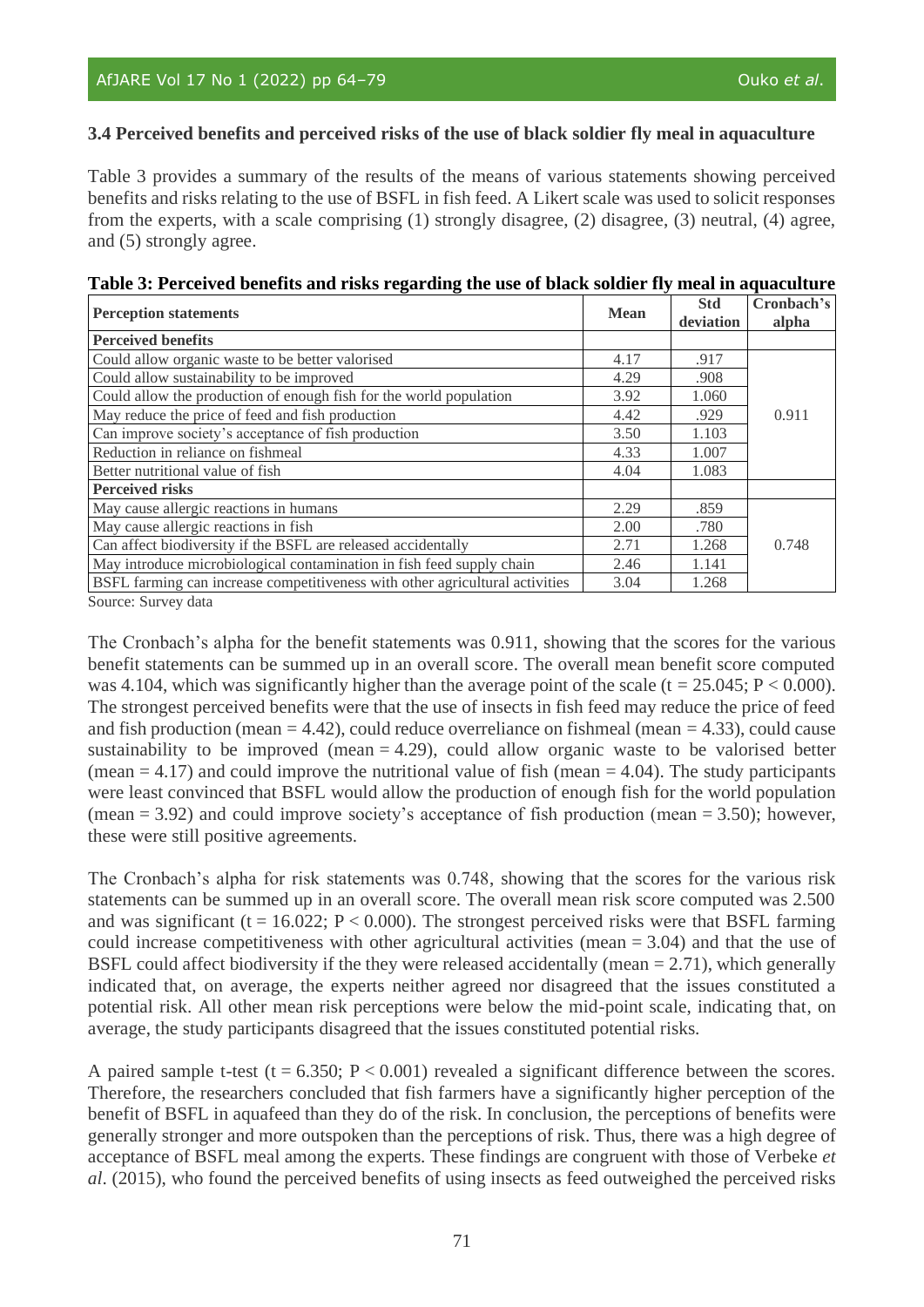and concerns as determinants of insect feed acceptance. Similarly, Oppong (2017) found that the perceived benefits of BSFL-based fish feed outweighed the perceived risks among farmers in Ghana.

# **3.5 Important considerations when legalising BSFL meal in Kenya**

In an attempt to assess the perceived importance to be placed on different considerations when legalising the use of BSFL meal in aquaculture in Kenya, Kendall's coefficient of concordance (W) was used to evaluate the level of agreement among the identified and ranked considerations of the experts, as in Table 4. Overall, the coefficient of concordance (W) was estimated at 0.156 and was statistically significant at 1%, showing agreement among the experts. This means that there was sufficient evidence that there was an agreement among the experts on the identified considerations. Consequently, this justifies the ranking of the important considerations as presented by the experts.

|  | Table 4: Ranking of important considerations when legalising BSFL meal in Kenya |  |  |
|--|---------------------------------------------------------------------------------|--|--|
|  |                                                                                 |  |  |

| <b>Variables of importance</b>  | <b>Mean rank</b> | <b>Rank position</b> |
|---------------------------------|------------------|----------------------|
| Sanitary policy and inspection  | 7.25             |                      |
| Feed safety                     | 7.23             |                      |
| Environmental impacts           | 6.69             |                      |
| Fish quality                    | 6.65             |                      |
| Feed prices                     | 6.48             |                      |
| Traceability                    | 6.06             |                      |
| Profitability                   | 5.65             |                      |
| Fish farmers' acceptance        | 5.25             |                      |
| Efficient use of resources      | 5.17             |                      |
| Labelling of the end product    | 5.15             | 10                   |
| Perception of the fish industry | 4.44             |                      |

Kendall coefficient of concordance (W<sup>a</sup>) = 0.156; Chi-square = 38.254; DF = 10, P < 0.001; Cronbach's alpha ( $\alpha$ )  $= 0.839$ . The rankings were in terms of relative importance on an ordinal scale from 1 (not important at all) to 5 (very important).

Sanitary policy and inspection were ranked the number one (1) most important consideration, followed by feed safety in second place, and environmental impacts and fish quality as third and fourth ranked most important considerations respectively. The perception of the fish industry was ranked as the least important consideration when considering legalising BSFL in aquaculture. Similarly, previous studies indicate that the production constraints associated with insects as feed include the possibility that insects may contain anti-nutrient properties, food safety concerns (Van Huis 2016; Dobermann *et al*. 2017), may be pathogen carriers or may contain residues of pesticides (Makkar *et al*. 2014). Insect farming also requires standardisation and quality control, a goal that requires government legislation and regulations (Han *et al*. 2017).

Feed manufacturers are willing to include insects in their feed formulation, given favourable legislation and marketplace acceptance (AllAboutFeed 2014). According to a study in Malawi by Mulumpwa (2018), the incorporation of insect meal in fish feed could replace soybean and fish meal, hence turning the fish industry in the country around by making it more productive. Since insect meals are considered processed animal protein (PAP), they must comply with the respective legal constraints associated with PAP legislation to guarantee their safety for use as fish feed ingredients (Belghit *et al*. 2019).

Sanitary policy and inspection are very critical in aquaculture. Embaby *et al*. (2015) note that, during processing, a feed can be contaminated with fungal spores in cases where grains are ground and feed pelleted. Some feed storage practices and processing methods include environmental temperatures of greater than 27°C, humidity levels higher than 62%, and moisture levels in the feed above 14%, which may result in mycotoxin production (Mahfouz & Sherif 2015). The exposure of fish to mycotoxigenic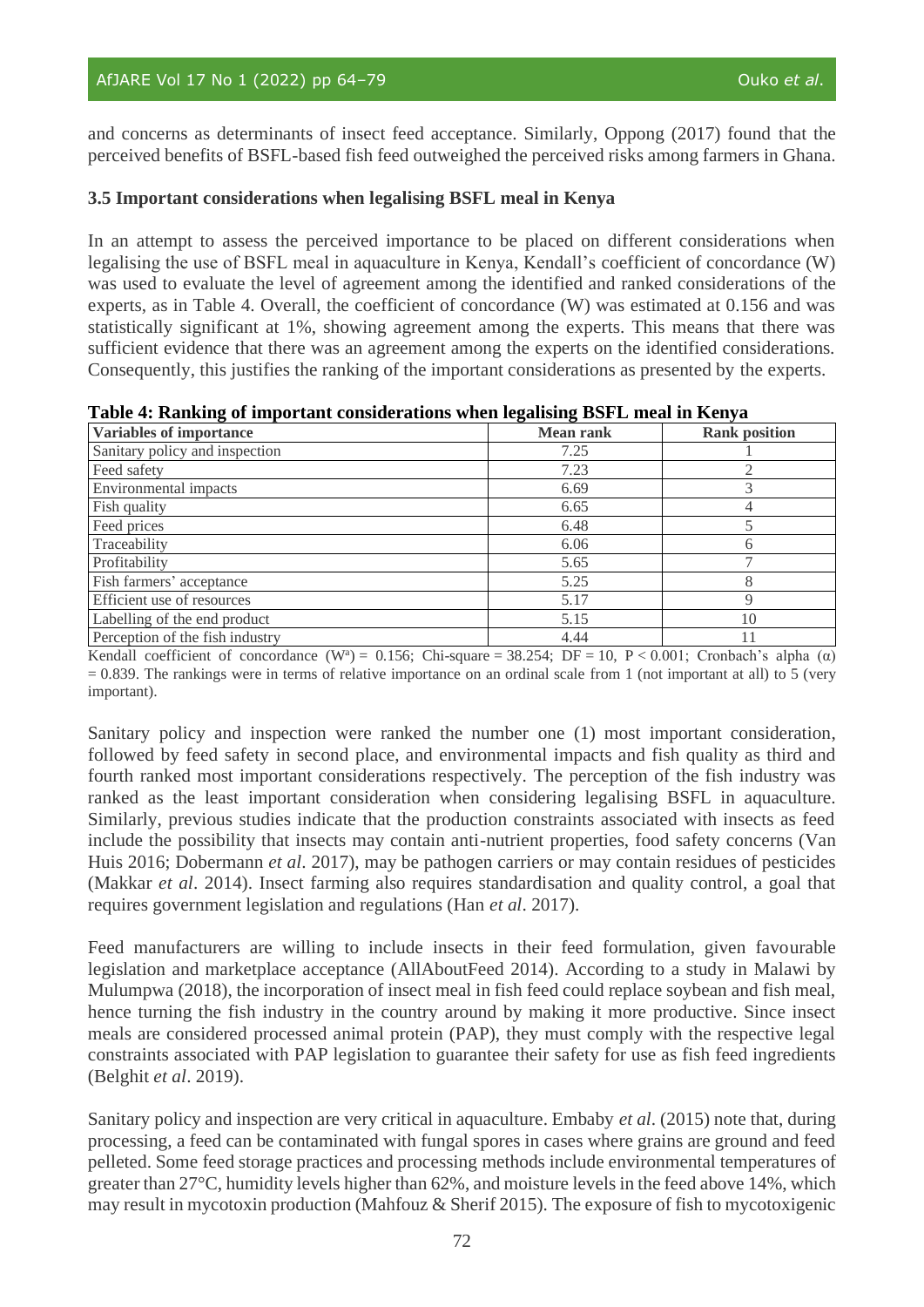fungi may subsequently reduce their growth rate, reduce immune responsiveness, damage the liver and lead to a steady and gradual decline in the quality of reared fish stock, thereby posing serious challenges to aquaculture (Fallah *et al*. 2014).

A key consideration of any new feed product is the safety and acceptability of the product, which needs to be free of contaminants such as pathogens, bacteria, chemicals, toxins and heavy metals (DiGiacomo & Leury 2019). These considerations need to be made specifically for each species of insect reared and for each species that is to be fed the insect diets. BSFs are not disease vectors as they do not lay their eggs on decaying organic materials and the adults do not eat decayed materials (Van Huis *et al*. 2013). BSFL larvae reared on substrates spiked with heavy metals (As, Cd, Pb, Hg, Cr and Ni) accumulated Cd and Pb in significant quantities, while As in larvae was at the same concentration as that found in the rearing material (Cai *et al*. 2018). BSFL larvae have demonstrated the ability to consume feeds containing mycotoxins and pesticides and remove these toxins so that the resultant larvae/mealworms do not accumulate the toxins (Cai *et al*. 2018, Van der Fels-Klerx *et al*. 2018). In addition, pesticides were not accumulated in BSF larvae reared on substrates spiked with pesticides (chlorpyrifos, chlorpyrifos-methyl and pirimiphos-methyl) (Purschke *et al*. 2017).

Marijani *et al*. (2017) note that, although fish feed quality standards exist in the East African countries, including Kenya, standards for the manufacture, distribution, storage and handling of ingredients are either non-existent or not strictly regulated by law. Proper screening of substrates for their protein content can also contribute to improved larval protein quantity and quality (St-Hilaire *et al*. 2007; Tschirner & Simon 2015). The type of insect-rearing substrate affects the insects' amino acid composition. For example, black soldier fly larvae raised on swine manure had a different amino acid composition compared to those raised on cow manure (Newton *et al*. 2005).

Feed prices are also an important consideration. The market price of dried BSFL range from US\$ 1.1 to US\$ 1.4 per kg (Tanga *et al*. 2021). Comparing break-even sales prices of feeds that include BSF meal as a protein source with prices of conventional feeds in West Africa indicates that insect meals are competitive with feeds based on fishmeal as a protein source (Roffeis *et al*. 2018).

Environmental impacts were also considered by the experts to be a key factor when considering legislating BSFL. The breeding of insects for feed is considered to be more environmentally friendly than the soybean meal and fishmeal protein sources used as feed in aquaculture. This is in tandem with previous findings, such as those of Smetana *et al*. (2019), who showed that the production of 1 kg of BSFL resulted in less land use, less CO<sup>2</sup> production, and less water use than the production of both soybean meal and fishmeal. However, there are some concerns about the effect of edible insects possibly escaping into the environment and becoming invasive to natural and production systems in non-native countries. This concern is similar to that raised by Thrastardottir *et al*. (2021) in Iceland, where an environmental risk assessment for BSF was performed before receiving a licence from the Icelandic authorities for import and trials. Their results show that BSF posed no threat to the local insect environment and that it was highly unlikely that a wild population could form if they did manage to escape, possibly because BSF is a tropical species and cannot survive in the cold climate of Iceland.

# **3.6 Factors driving the adoption of BSFL in fish production**

The study sought opinions about the possible factors driving the adoption of BSFL in fish farming. The summary of rankings of the possible driving factors is shown in Figure 4. When the ranks of those who agreed and strongly agreed are summed, the most important driving factor was found to be creating and enhancing fish farmers' awareness on the benefits of BSFL in fish production (100%), followed by identifying pioneer farmers of safe BSFL production and their introduction as leading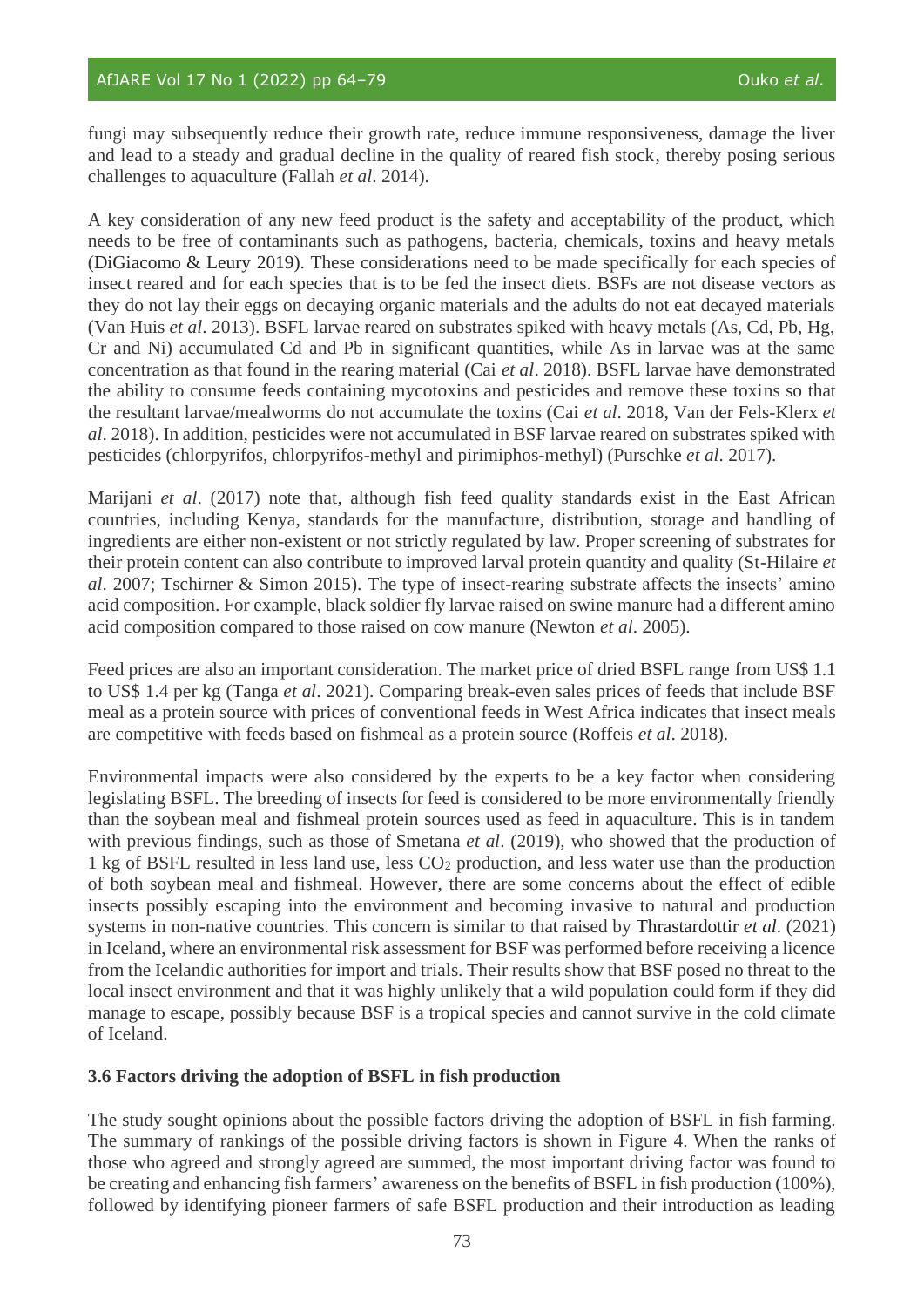farmers (95.9%), and reasonable pricing of BSFL-based feeds to motivate producers and fish farmers (95.9%). These findings confirm those of Khaemba *et al*. (2021), whose research demonstrates that increased awareness creation and evidence-based demonstration of the benefits of BSFL-based feed would improve consumer perceptions and foster uptake of this emerging and rapidly growing technology. Consequently, campaigns on the creation of awareness of the potential role of insects as an innovative food or feed resource to supply the needs of an ever-increasing human population have gained momentum (Van Huis *et al*. 2013). Feed costs account for up to 80% of a farmer's total production costs (Van der Poel *et al*. 2013), leaving the resource-poor farmers with very small profit margins. Thus, reasonable pricing of BSFL will play a critical role in reducing the cost of production and improving the profitability of small-scale farmers.



**Figure 4: Factors driving the promotion of adopting BSFL in fish production**

# **4. Conclusions and policy recommendations**

The importance of investigating and using insect meals as alternative sources of protein ingredients in aquaculture is increasingly gaining relevance. This study is one of the first to report on stakeholders' opinions on the use of BSFL as an alternative sustainable ingredient in aquaculture in Kenya, including stakeholders from different fields of competence and stakeholder groups comprising aquaculture and insect value chain experts. The primary findings of this research are that there is consensus among experts on the potential use of BSFL in aquaculture in Kenya. A majority of experts indicated that the high cost of feeds (87.5%) and lack of access to feeds (50%) are the most serious fish feed challenges in Kenya. Furthermore, a majority of the experts (79.17%) were of the opinion that farmers choose cost as the key deciding factor when buying feed. In terms of awareness of the use of insect-based feeds, the majority of experts (95.8%) had heard of the use of insect-based feeds in aquaculture in Kenya. In terms of perceived benefits and risks of using BSFL in aquaculture, the perceptions of benefits were generally stronger and more outspoken than risk perceptions. Thus, from these results, it would appear that there are consistently positive attitudes exist towards BSFL in aquaculture, regardless of stakeholder group or field of competence.

The findings of this study can inform policymakers to support BSFL integration into large-scale commercial feed manufacturing and enhance sustainable intensification of aquaculture production, thereby contributing significantly to food and nutritional security in the country. Awareness of these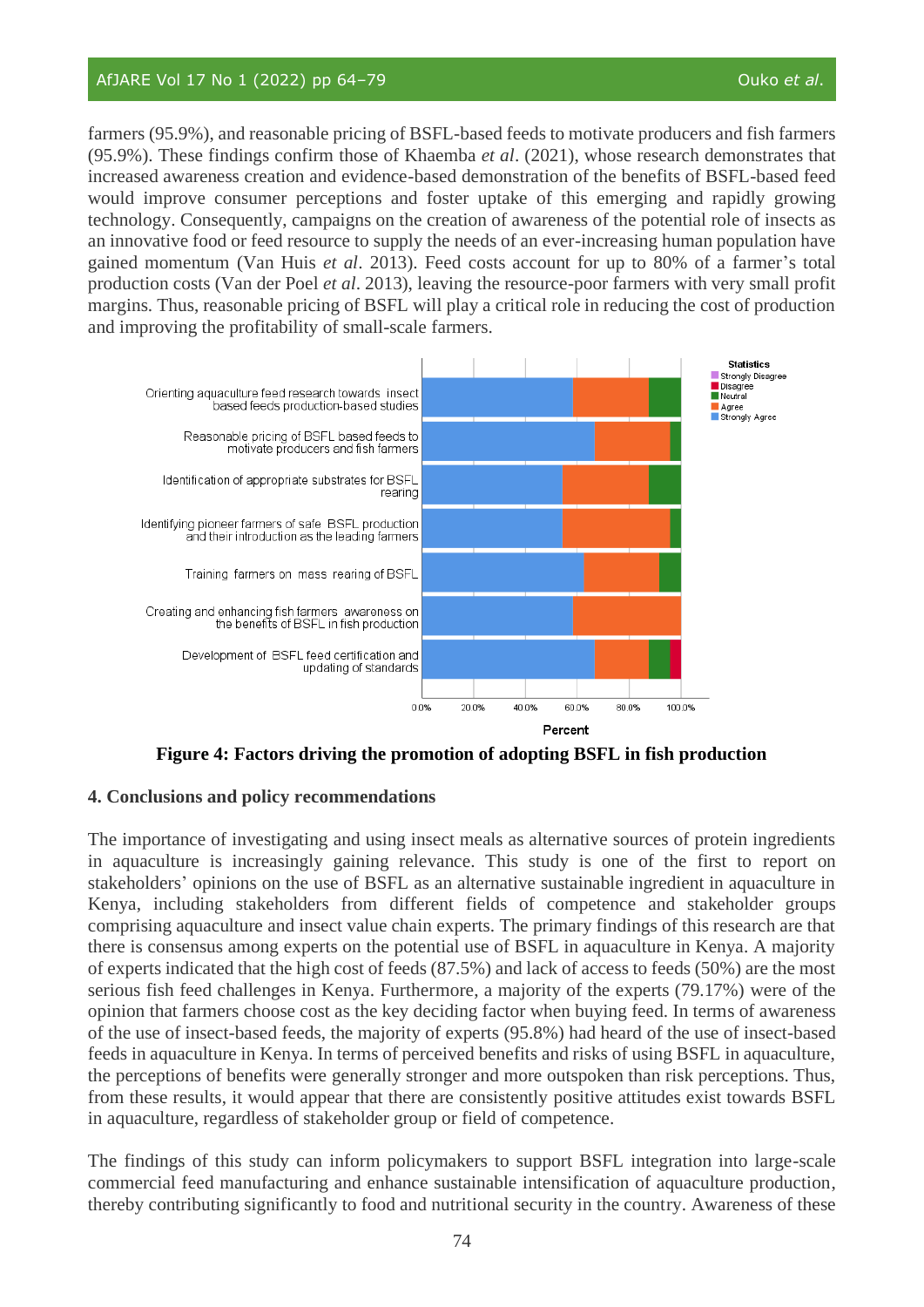perspectives is expected to promote the exchange of ideas and knowledge among policy and decisionmakers and to support the development of BSFL as aquafeed.

Academia, government and industries should collaborate closely to ensure further research on and the development of technology for the use of BSFL in aquaculture, and fish farmers and insect farmers should be engaged in the process. This might increase the acceptance of BSFL in aquaculture. Legislative decisions on the introduction of this alternative feed source have to be based on the results of studies investigating sanitary policy and inspection, and the safety of BSFL meal for farmed fish. Although the results are promising, BSFL meal is not common in the market, and therefore further work to promote its rearing using locally available substrates and various processing methods and commercialisation is needed to achieve the full potential of its use as a protein ingredient in aquafeeds.

The use of an online platform to elicit opinion provides both advantages – in its potential to maximise coverage of diverse stakeholder groups given limited resources, and disadvantages – in the collection of relatively superficial information using a survey-type approach, which can have limited response rates in certain groups and hence has the potential for bias. To overcome these limitations, this study should be viewed as a scoping investigation. The study recommends that future research should use these findings as a baseline to delve further. This work preferably should be followed up by a form of in-depth interviews or workshops with key representatives, and with a focus on sustainability aspects.

# **Acknowledgements**

The collection of data for this study was funded by Jaramogi Oginga Odinga University of Science and Technology (JOOUST) through the African Centre of Excellence in Sustainable Use of Insects as Food and Feeds (INSEFOODS) project funded by the World Bank. Additional research funds were received from Feed the Future/University of Pretoria, South Africa.

# **References**

- AllAboutFeed, 2014. Why are insects not allowed in animal feed? Reed Business Media Whitepaper. https://www.entomofago.eu/wp-content/uploads/2015/12/Whitepaper-Why-insects-are-notallowed-in-animal-feed.pdf
- Apraku A, Liu L & Ayisi CL, 2017. Trends and status of dietary coconut oil in aquaculture feeds. Reviews in Fisheries Science & Aquaculture 25(2): 126–32. <https://doi.org/10.1080/23308249.2016.1245275>
- Arru B, Furesi R, Gasco L, Madau FA & Pulina P, 2019. The introduction of insect meal into fish diet: The first economic analysis on European sea bass farming. Sustainability 11(6): 1697. <https://doi.org/10.3390/su11061697>
- Barroso FG, De Haro C, Sánchez-Muros MJ, Venegas E, Martínez-Sánchez A & Pérez-Bañón C, 2014. The potential of various insect species for use as food for fish. Aquaculture 422: 193–201. https://doi.org/10.1016/j. aquaculture.2013.12.024
- Belghit I, Liland NS, Gjesdal P, Biancarosa I, Menchetti E, Li Y, Waag[bø](https://www.sciencedirect.com/science/article/pii/S0044848618322208#!) R, Krogdahl Å & Lock E-J, 2019. Black soldier fly larvae meal can replace fish meal in diets of sea-water phase Atlantic salmon (*Salmo salar*). Aquaculture 503: 609–19.
- Beveridge M, Phillips M, Dugan P & Brummet, 2010. Barriers to aquaculture development as a pathway to poverty alleviation and food security: Policy coherence and the roles and responsibilities of development agencies. OECD Workshop, 12–16 April, Paris, France. <https://www.oecd.org/greengrowth/fisheries/45035203.pdf>
- Brown AR, Webber J, Zonneveld S, Carless D, Jackson B, Artioli Y, Miller PI, Holmyard J, Baker-Austin C, Kershaw S., Bateman IJ & Tyler CR, 2020. Stakeholder perspectives on the importance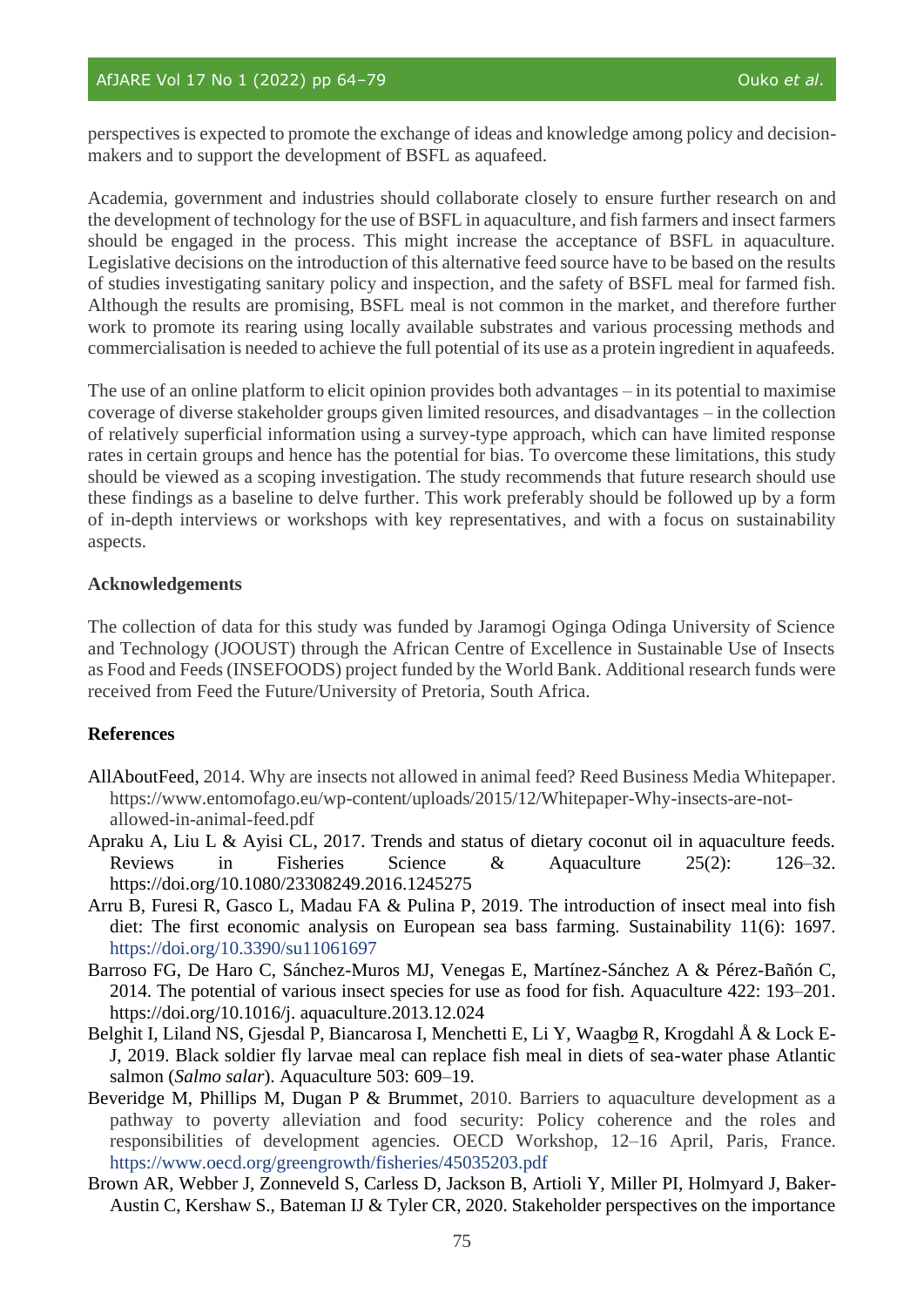of water quality and other constraints for sustainable mariculture. Environmental Science & Policy 114: 506–18.<https://doi.org/10.1016/j.envsci.2020.09.018>

- Cai M, Hu R, Zhang K, Ma S, Zheng L, Yu Z & Zhang J, 2018. Resistance of black soldier fly (Diptera: Stratiomyidae) larvae to combined heavy metals and potential application in municipal sewage sludge treatment. Environmental Science and Pollution Research 25(2): 1559–67. https://doi.org/10.1007/s11356-017-0541-x
- DiGiacomo K & Leury BJ, 2019. Review: Insect meal: A future source of protein feed for pigs? Animal 13(12): 3022–30.<https://doi.org/10.1017/S1751731119001873>
- Dobermann D, Swift JA & Field LM, 2017. Opportunities and hurdles of edible insects for food and feed. Nutrition Bulletin 42(4): 293–308.<https://doi.org/10.1111/nbu.12291>
- Embaby EM, Ayaat NM, Abd El-Galil MM, Abdel-Hameid NA & Gouda MM, 2015. Mycoflora and mycotoxin contaminated chicken and fish feeds. Middle Eastern Journal of Applied Sciences 5(4): 1044–54.
- Fallah AA, Pirali-Kheirabadi E, Rahnama M, Saei-Dehkordi SS & Pirali-Kheirabadi K, 2014. Mycoflora, aflatoxigenic strains of *Aspergillus* section *Flavi* and aflatoxins in fish feed. Quality Assurance and Safety of Crops & Foods 6(4): 419–24.<https://doi.org/10.3920/QAS2012.0186>
- Gasco L, Gai F, Maricchiolo G, Genovese L, Ragonese S, Bottari T & Caruso G, 2018. Feeds for the aquaculture sector: Current situation and alternative sources. Cham: Springer. [https://doi.org/10.1007/978-3-319-77941-6\\_1](https://doi.org/10.1007/978-3-319-77941-6_1)
- Habibi A, Sarafrazi A & Izadyar S, 2014. Delphi technique theoretical framework in qualitative research. The International Journal of Engineering and Science 3(4): 8–13.
- Han R, Shin JT, Kim J, Choi YS & Kim YW, 2017. An overview of the South Korean edible insect food industry: Challenges and future pricing/promotion strategies. Entomological Research 47(3): 141–51.<https://doi.org/10.1111/1748-5967.12230>
- Hauck Y, Kelly RG & Fenwick J, 2007. Research priorities for parenting and child health: A Delphi study. Journal of Advanced Nursing 59(2): 129–39. [https://doi.org/10.1111/j.1365-](https://doi.org/10.1111/j.1365-2648.2007.04278.x) [2648.2007.04278.x](https://doi.org/10.1111/j.1365-2648.2007.04278.x)
- Henry M, Gasco L, Piccolo G & Fountoulaki E, 2015. Review on the use of insects in the diet of farmed fish: Past and future. Animal Feed Science and Technology 203: 1–22. <https://doi.org/10.1016/j.anifeedsci.2015.03.001>
- Howe ER, Simenstad CA, Toft JD, Cordell JR & Bollens SM, 2014. Macroinvertebrate prey availability and fish diet selectivity in relation to environmental variables in natural and restoring north San Francisco Bay tidal marsh channels. San Francisco Estuary and Watershed Science 12(1).<https://doi.org/10.15447/sfews.2014v12iss1art5>
- Imang U & Ngah I, 2012. Developing local-level indicators to measure the sustainability of riceproduction areas in Sabah. Journal of Sustainability Science and Management 7(1): 69–78.
- Khaemba CN, Kidoido M, Owuor G & Tanga CM, 2021. Determinants of consumers' perception of eggs derived from layer chickens fed commercial insect-based feeds. Paper read at the International Conference of Agricultural Economists, 17–31 August [Online].
- Lang T, Barling D & Caraher M, 2009. Food policy. Integrating health, environment and society. New York NY: Oxford University Press.
- Larson S, Davis LE, Stevens AM, El-Ibiary S, Grice G, Pogge E, Raney E & Storjohann T, 2019. Development of a tool to assess and advance the effectiveness of preceptors: The habits of preceptors rubric. American Journal of Health-System Pharmacy 76(21): 1762–9. <https://doi.org/10.1093/ajhp/zxz183>
- Lassoued R, Macall DM, Hesseln H, Phillips PW & Smyth SJ, 2019. Benefits of genome-edited crops: Expert opinion. Transgenic Research 28: 247–56. [https://doi.org/10.1007/s11248-019-](https://doi.org/10.1007/s11248-019-00118-5) [00118-5](https://doi.org/10.1007/s11248-019-00118-5)
- Legendre P, 2010. Coefficient of concordance. In Salkind NJ (ed), Encyclopedia of research design, vol. 1. Los Angeles: Sage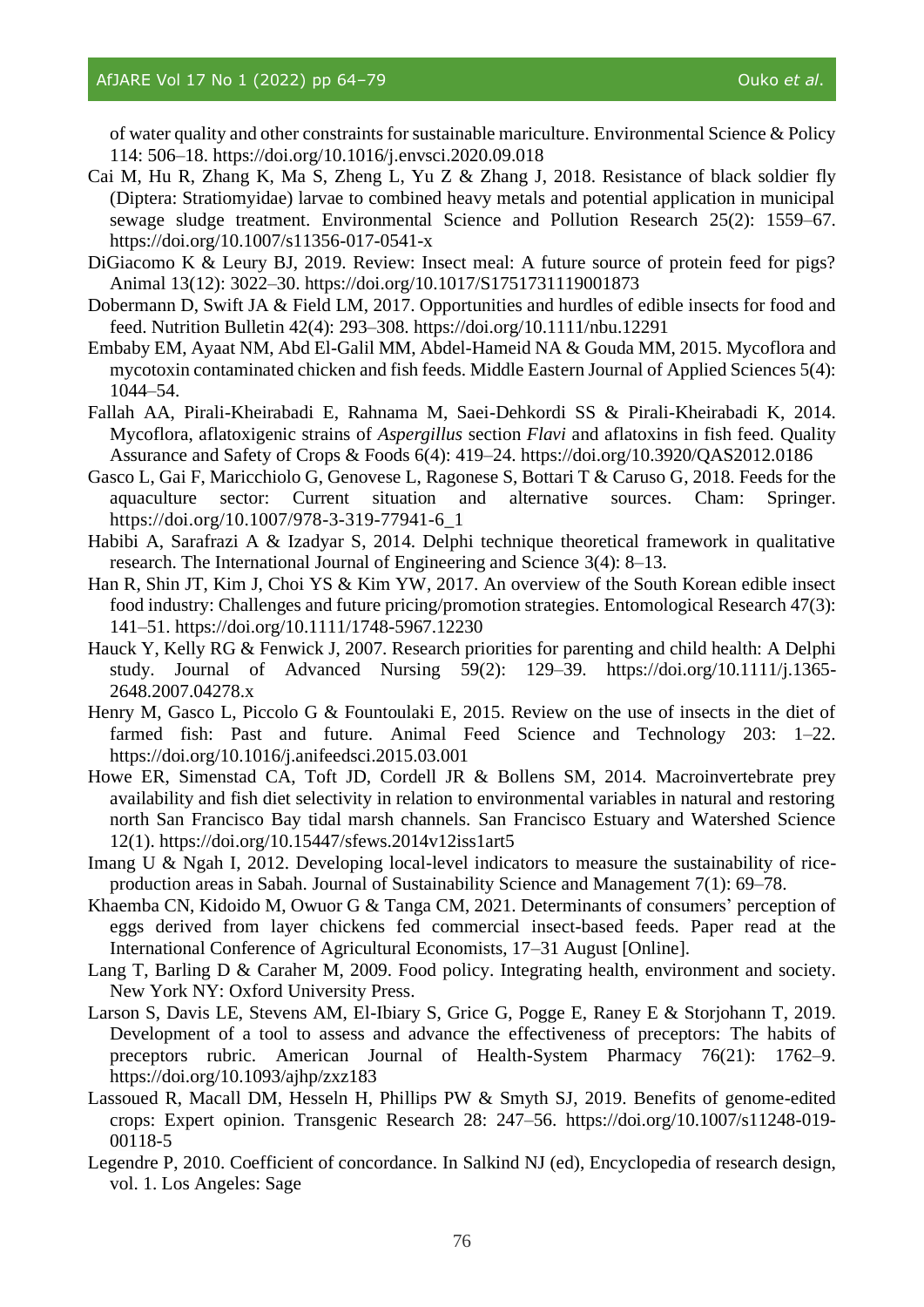- Mahfouz ME & Sherif AH, 2015. A multiparameter investigation into adverse effects of aflatoxin on *Oreochromis niloticus* health status. The Journal of Basic & Applied Zoology 71: 48–59. <https://doi.org/10.1016/j.jobaz.2015.04.008>
- Makkar HPS, Tran G, Heuzé V & Ankers P, 2014. State-of the-art on use of insects as animal feed. Animal Feed Science and Technology 197: 1–33.<https://doi.org/10.1016/j.anifeedsci.2014.07.008>
- Marijani E, Wainaina JM, Charo-Karisa H, Nzayisenga L, Munguti J, Gnonlonfin GJB, Kigadye E & Okoth S, 2017. Mycoflora and mycotoxins in finished fish feed and feed ingredients from smallholder farms in East Africa. The Egyptian Journal of Aquatic Research 43(2): 169–76. <https://doi.org/10.1016/j.ejar.2017.07.001>
- Marvin HJ, Van Asselt E, Kleter G, Meijer N, Lorentzen G, Johansen L-H, Hannisdal R, Sele V & Bouzembrak Y, 2020. Expert-driven methodology to assess and predict the effects of drivers of change on vulnerabilities in a food supply chain: Aquaculture of Atlantic salmon in Norway as a showcase. Trends in Food Science & Technology 103: 49–56. <https://doi.org/10.1016/j.tifs.2020.06.022>
- Mukherjee N, Zabala A, Huge J, Nyumba TO, Esmail BA & Sutherland WJ, 2018. Comparison of techniques for eliciting views and judgements in decision‐making. Methods in Ecology and Evolution 9(1): 54–63.<https://doi.org/10.1111/2041-210X.12940>
- Mulazzani L, Madau FA, Pulina P & Malorgio G, 2021. Acceptance of insect meal in aquaculture feeding: A stakeholder analysis for the Italian supply chains of trout and seabass. Journal of the World Aquaculture Society 52(2): 378–94. <https://doi.org/10.1111/jwas.12766>
- Mulumpwa M, 2018. The potential of insect meal in improving food security in Malawi: An alternative of soybean and fishmeal in livestock feed. Journal of Insects as Food and Feed 4(4): 301–12.<https://doi.org/10.3920/JIFF2017.0090>
- Munguti JM, Musa S, Orina PS, Kyule DN, Opiyo MA, Charo-Karisa H & Ogello EO, 2014. An overview of current status of Kenyan fish feed industry and feed management practices, challenges and opportunities. International Journal of Fisheries and Aquatic Studies 1(6): 128–37. <http://41.204.161.159/handle/123456789/2279>
- Munguti J, Obiero K, Odame H, Kirimi J, Kyule D, Ani J & Liti D, 2021a. Key limitations of fish feeds, feed management practices, and opportunities in Kenya's aquaculture enterprise. African Journal of Food, Agriculture, Nutrition and Development 21(2): 17415–34. <https://doi.org/10.18697/ajfand.97.20455>
- Munguti J, Odame H, Kirimi J, Obiero K, Ogello E & Liti D, 2021b. Fish feeds and feed management practices in the Kenyan aquaculture sector: Challenges and opportunities. Aquatic Ecosystem Health & Management 24(1): 82–9. http://41.89.141.8/kmfri/handle/123456789/1840
- Newton L, Sheppard C, Watson DW, Burtle G & Dove R, 2005. Using the black soldier fly, *Hermetia illucens*, as a value-added tool for the management of swine manure. Report for the Animal and Poultry Waste Management Center, North Carolina State University, Raleigh NC. https://p2infohouse.org/ref/37/36122.pdf
- Njiru M, Okeyo-Owuor JB, Muchiri M & Cowx IG, 2004. Shifts in the food of Nile tilapia, *Oreochromis niloticus* (L.) in Lake Victoria, Kenya. African Journal of Ecology 42(3): 163–70. <https://doi.org/10.1111/j.1365-2028.2004.00503.x>
- Nogales-Mérida S, Gobbi P, Józefiak D, Mazurkiewicz J, Dudek K, Rawski M, Kierończyk B & Józefiak A, 2018. Insect meals in fish nutrition. Reviews in Aquaculture 11(4): 1080–103. <https://doi.org/10.1111/raq.12281>
- Oliveira M & Vasconcelos V, 2020. Occurrence of mycotoxins in fish feed and its effects: A review. Toxins 12(3): 160. <https://doi.org/10.3390/toxins12030160>
- Olsen RL & Hasan MR, 2012. A limited supply of fishmeal: Impact on future increases in global aquaculture production. Trends in Food Science & Technology 27(2): 120–8. <https://doi.org/10.1016/j.tifs.2012.06.003>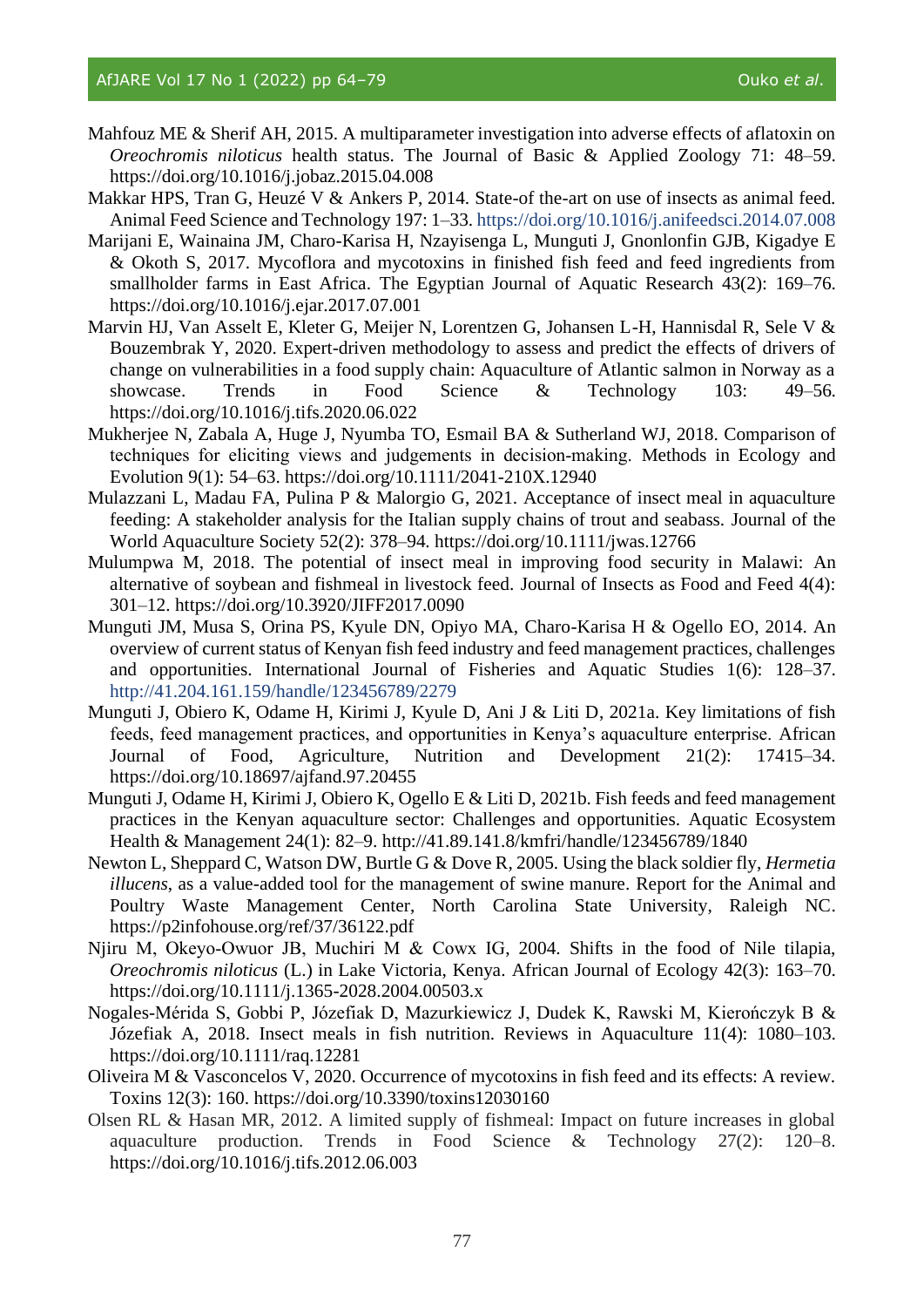- Oppong M, 2017. Black soldier fly larvae-based fish feed production: Financial feasibility and acceptability analysis, Doctoral dissertation, University of Ghana. <http://ugspace.ug.edu.gh/handle/123456789/23632>
- Pomalégni SCB, Gbemavo DSJC, Kpadé CP, Kenis M & Mensah GA, 2017. Traditional use of fly larvae by small poultry farmers in Benin. Journal of Insects as Food and Feed 3(3): 187–92. <https://doi.org/10.3920/JIFF2016.0061>
- Popoff M, Macleod M & Leschen W, 2017. Attitudes towards the use of insect-derived materials in Scottish salmon feeds. Journal of Insects as Food and Feed 3(2): 131-8. <https://doi.org/10.3920/JIFF2016.0032>
- Purschke B, Scheibelberger R, Axmann S, Adler A & Jäger H, 2017. Impact of substrate contamination with mycotoxins, heavy metals and pesticides on the growth performance and composition of black soldier fly larvae (*Hermetia illucens*) for use in the feed and food value chain. Food Additives & Contaminants: Part A 34(8): 1410–20. <https://doi.org/10.1080/19440049.2017.1299946>
- Rioja-Lang FC, Connor M, Bacon HJ, Lawrence AB & Dwyer CM, 2020. Prioritization of farm animal welfare issues using expert consensus. Frontiers in Veterinary Science 6: 495. <https://doi.org/10.3389/fvets.2019.00495>
- Roffeis M, Wakefield ME, Almeida J, Valada TRA, Devic E, Koné N, Kenis M, Nacambo S, Fitches EC, Koko GKD, Mathijs E, Acthen WMJ & Muys, B, 2018. Life cycle cost assessment of insect based feed production in West Africa. Journal of Cleaner Production 199: 792–806. <https://doi.org/10.1016/j.jclepro.2018.07.179>
- Rowe G & Wright G, 2011. The Delphi technique: Past, present, and future prospects Introduction to the special issue. Technological Forecasting and Social Change 78(9): 1487–90. <https://doi.org/10.1016/j.techfore.2011.09.002>
- Shitote Z, Wakhungu J & China S, 2012. Challenges facing fish farming development in Western Kenya. Greener Journal of Agricultural Sciences 3(5): 305–11. <http://doi.org/10.15580/GJAS.2013.5.012213403>
- Shortall O, Green M, Brennan M, Wapenaar W & Kaler J, 2017. Exploring expert opinion on the practicality and effectiveness of biosecurity measures on dairy farms in the United Kingdom using choice modeling. Journal of Dairy Science 100(3): 2225–39. [https://doi.org/10.3168/jds.2016-](https://doi.org/10.3168/jds.2016-11435) [11435](https://doi.org/10.3168/jds.2016-11435)
- Smetana S, Schmitt E & Mathys A, 2019. Sustainable use of *Hermetia illucens* insect biomass for feed and food: Attributional and consequential life cycle assessment. Resources, Conservation and Recycling 144: 285–96.<https://doi.org/10.1016/j.resconrec.2019.01.042>
- Soon JM & Baines RN, 2012. Aquaculture farm food safety and diseases risk assessment (AquaFRAM): Development of a spreadsheet tool for salmon farms. Aquacultural Engineering 49: 35–45. <https://doi.org/10.1016/j.aquaeng.2012.02.002>
- Ssepuuya G, Sebatta C, Sikahwa E, Fuuna P, Sengendo M, Mugisha J, Fiaboe KKM & Nakimbugwe D, 2019. Perception and awareness of insects as an alternative protein source among fish farmers and fish feed traders. Journal of Insects as Food and Feed 5(2): 107–16. <https://doi.org/10.3920/JIFF2017.0056>
- Stamer A, 2015. Insect proteins A new source for animal feed: The use of insect larvae to recycle food waste in high‐quality protein for livestock and aquaculture feeds is held back largely owing to regulatory hurdles. EMBO Reports 16(6): 676–80.
- St‐Hilaire S, Cranfill K, McGuire MA, Mosley EE, Tomberlin JK, Newton L, Sealey W, Sheppard C & Irving S, 2007. Fish offal recycling by the black soldier fly produces a foodstuff high in omega‐ 3 fatty acids. Journal of the World Aquaculture Society 38(2): 309–13. <https://doi.org/10.1111/j.1749-7345.2007.00101.x>
- Tacon AG, 2020. Trends in global aquaculture and aquafeed production: 2000–2017. *Reviews* in Fisheries Science & Aquaculture 28(1): 43–56.<https://doi.org/10.1080/23308249.2019.1649634>